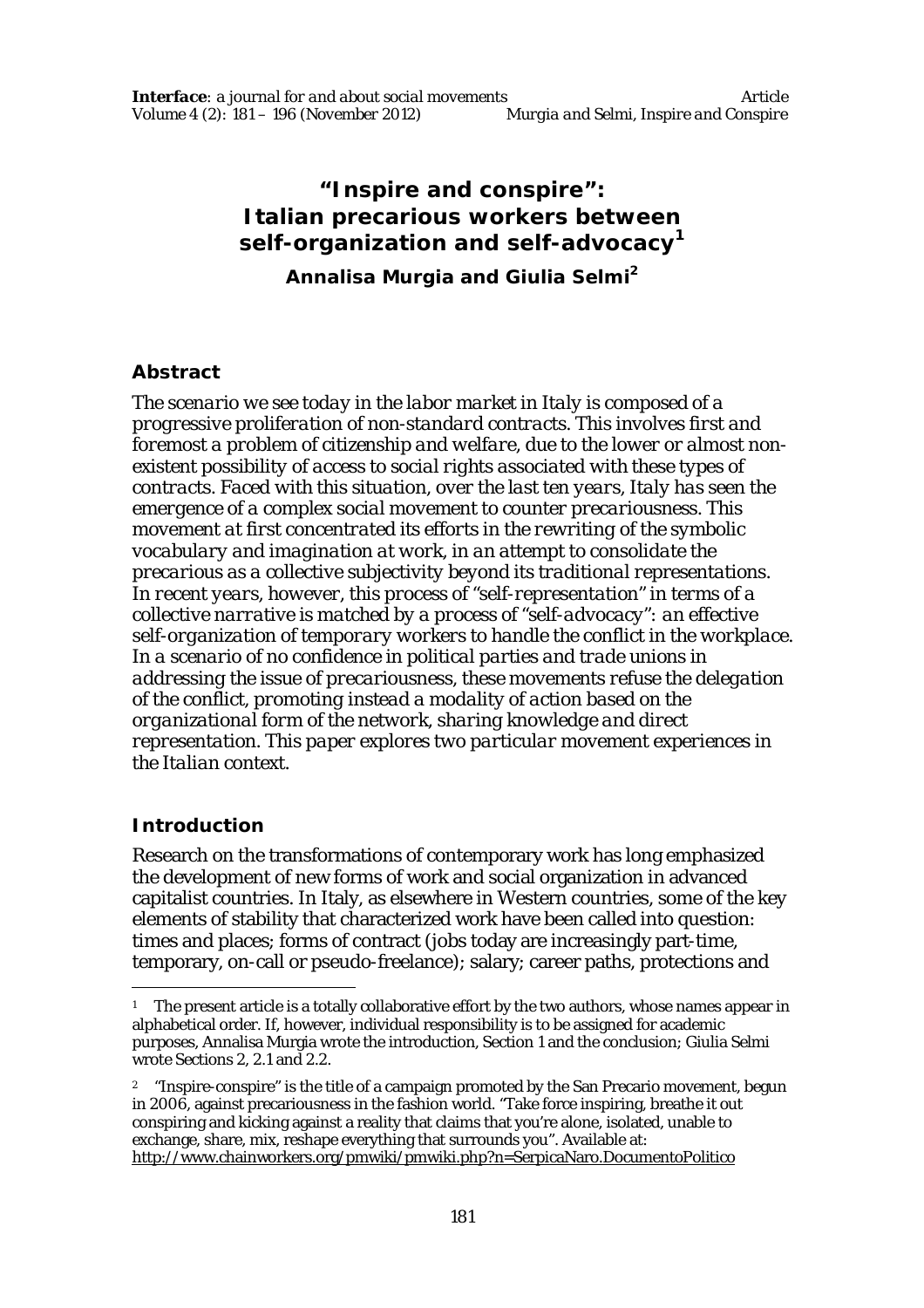rights connected to the work contract and, finally, the forms of representation. We have witnessed a progressive proliferation of temporary contracts marked by instability both of income and employment together with a serious uncertainty due to the lack of adequate protections in terms of continuity of wage, social security and so on. These different contractual forms were complemented with traditional employment contracts and open-ended contracts whose regulation did not undergo any change and which continue to be associated with full access to the welfare state. Consequently, in Italy, the real problem concerning precarious occupations is first a problem of welfare, or it has to do with the lesser or absent possibility for precarious workers to access social protection (Cimaglia, Corbisiero and Rizza, 2009; Palidda, 2009).

The discontinuity of employment and income thus put the need to establish forms of protection to assist precarious workers and reconstruct the various temporary jobs (both dependent and independent) at the center of the debate. In order to address these issues, trade unions partially reviewed their traditional practices of representation. Given their increasing inability to be the bearer of the rights of homogeneous social subjects and their widespread interests (Carrieri, 2003; Ballarino, 2005; Regalia, 2009), they tried to open collective bargaining to the so-called atypical jobs (Ballarino and Pedersini, 2005; Cella, 2005; Pedersini, 2005; Regalia, 2005; Lazzari, 2006). However, up to date, none of the major trade unions managed to find neither new ways of gathering this new typology of workers nor new forms of bargaining that would allow to take responsibility for issues of workers with temporary contracts. According to the Country EIRO Report on "Flexicurity and industrial relations" (Madama and Coletto, 2009), all solutions concerning the extension of social security to temporary workers are rather fragmented. Overall, it appears that the government and trade unions as well as employer organizations have not been interested in such a debate.

So how is it possible to overcome the difficulties of organizing and representing individuals who, due to the unstable and dispersed (by category and area) features of their jobs, are struggling to build capacity for conflict and to express a power of alliance? Is it possible to try out cooperative and conflictual forms of action despite the apparent "non-organizable" feature of this precarious universe? Can a "precarious conspiracy" – as some Italian activists defined it – be possible outside the traditional union rules?

After a brief review of the issues related to the proliferation of atypical contracts and entry barriers to the welfare state, we will discuss the current configuration of the Italian movement against precariousness in relation to the crisis of representation of the traditional trade unions through the analysis of two emblematic cases of non-standard workers' self-organized movements in the metropolitan context of Lombardy.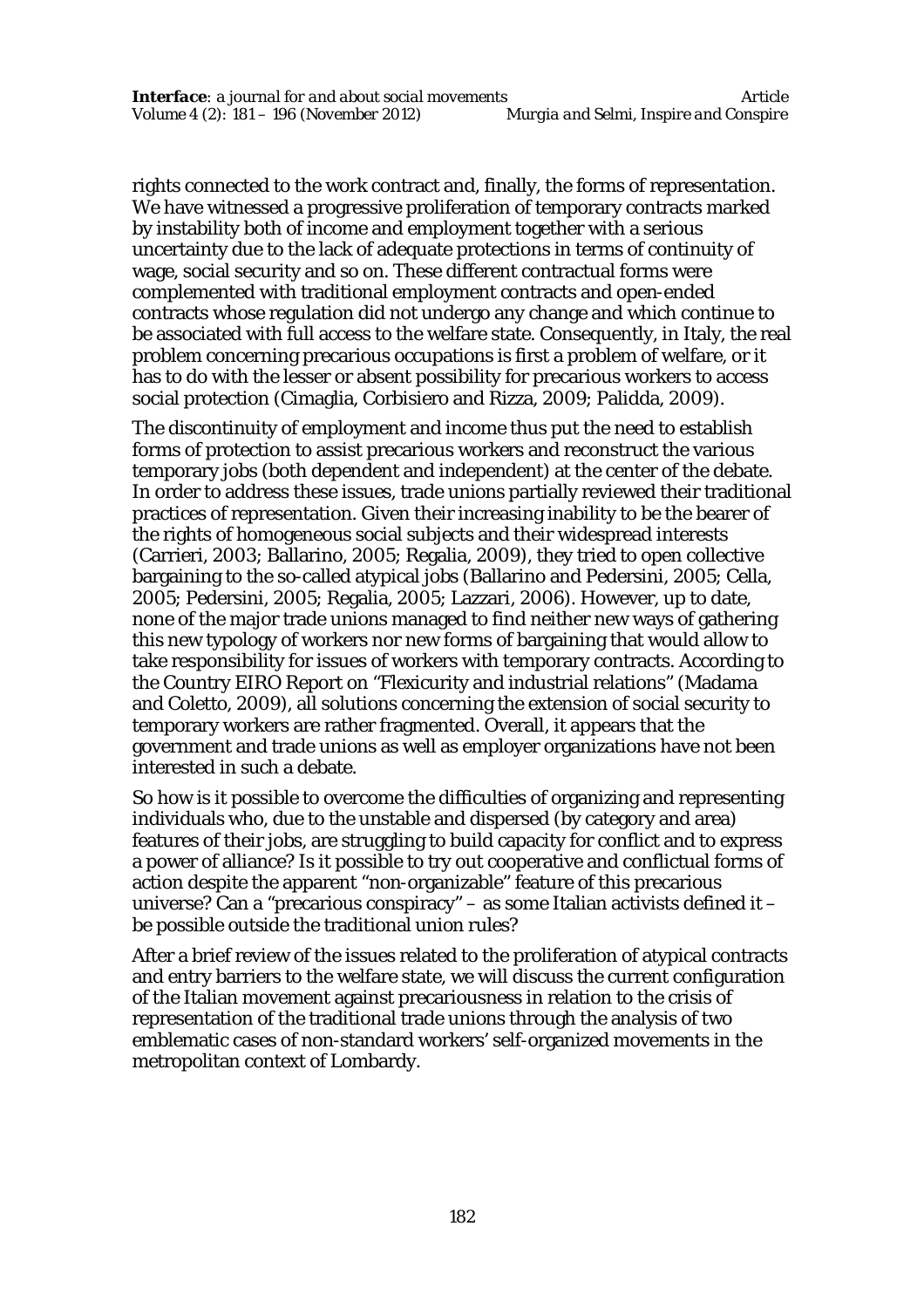# **We were invisible and we showed ourselves, we were unrepresentable and we self-represented**

For several years, numerous studies on the Italian labor market have pointed out that in Italy the "hard core" is still represented by "standard" work, or permanent and full-time dependent contracts (18 million compared to 5 million of part-time and atypical contracts). However, over 60% of newcomers are currently on short term contracts, which means less security in terms of future perspectives of employment and career opportunities, a lower level of protection (in case of sickness, unemployment, maternity, so on), little or no job training and low wages. Besides, the average age of atypical workers is rapidly rising and almost half of those who work under atypical contracts have completed at least ten years of work experience (ISTAT, 2008; Murgia, 2010; Villa, 2010).

The introduction of the so-called non-standard jobs - due to the labor reforms of 1997 and 2003 - undoubtedly resulted in a series of advantages for companies that now can establish more elastic and flexible relations with workers, having the opportunity in some cases to "test" new hires, and - more frequently - to recruit staff for limited periods of time. However, it largely failed its stated goals: it didn't contribute to the reduction of the gender and generation gaps in the labor market while launching a further process of market segmentation and, as a result, of occupational segregation, to the detriment especially of youth and women (Berton, Richiardi and Sacchi, 2009; Villa, 2010).

Nor has the recent law (2012) promoted by Elsa Fornero – the current Minister of Labor – brought substantial changes, although it introduces some correctives in regard to the indiscriminate use of project contracts and better regulation of apprenticeships. It has not intervened on the wide range of temporary contractual forms still in effect, and it has not introduced any form of universal protection in the case of job loss, even less an income continuity scheme. The effects of precarious employment persist to be particularly negative on young workers (53% of all precarious workers are under 35 years of age), as difficult early experiences of transition into work are likely to be associated with deterioration in long-term life chances ("scarring effect") (Samek, Semenza, 2012). Moreover, people not in education, employment or training – NEET people – have reached a figure of 2.1 million in Italy, or 22,1% (vs 15,3% in Europe; ISTAT, 2012). The current situation that young people are experiencing in the Italian labor market, in fact, forced them to the inactivity by a process of "discouragement": they don't even look for a job, because they are aware that it is useless (Carrera, 2012).

Therefore, the new scenarios of work have obliged us to redefine the traditional interpretative categories constructed around work understood in term of a permanent and dependent job (Casey, 1995; Sennett, 1998; Beck, 1999). In the increasingly globalised and interconnected contemporary societies, a profound change – to which information communication technologies have largely contributed – is apparent not only in the nature of work but also in social relationships in all the life spheres (Beck and Beck-Gernsheim, 2002; Morini and Fumagalli, 2010). In a context like this, characterized by heterogeneous and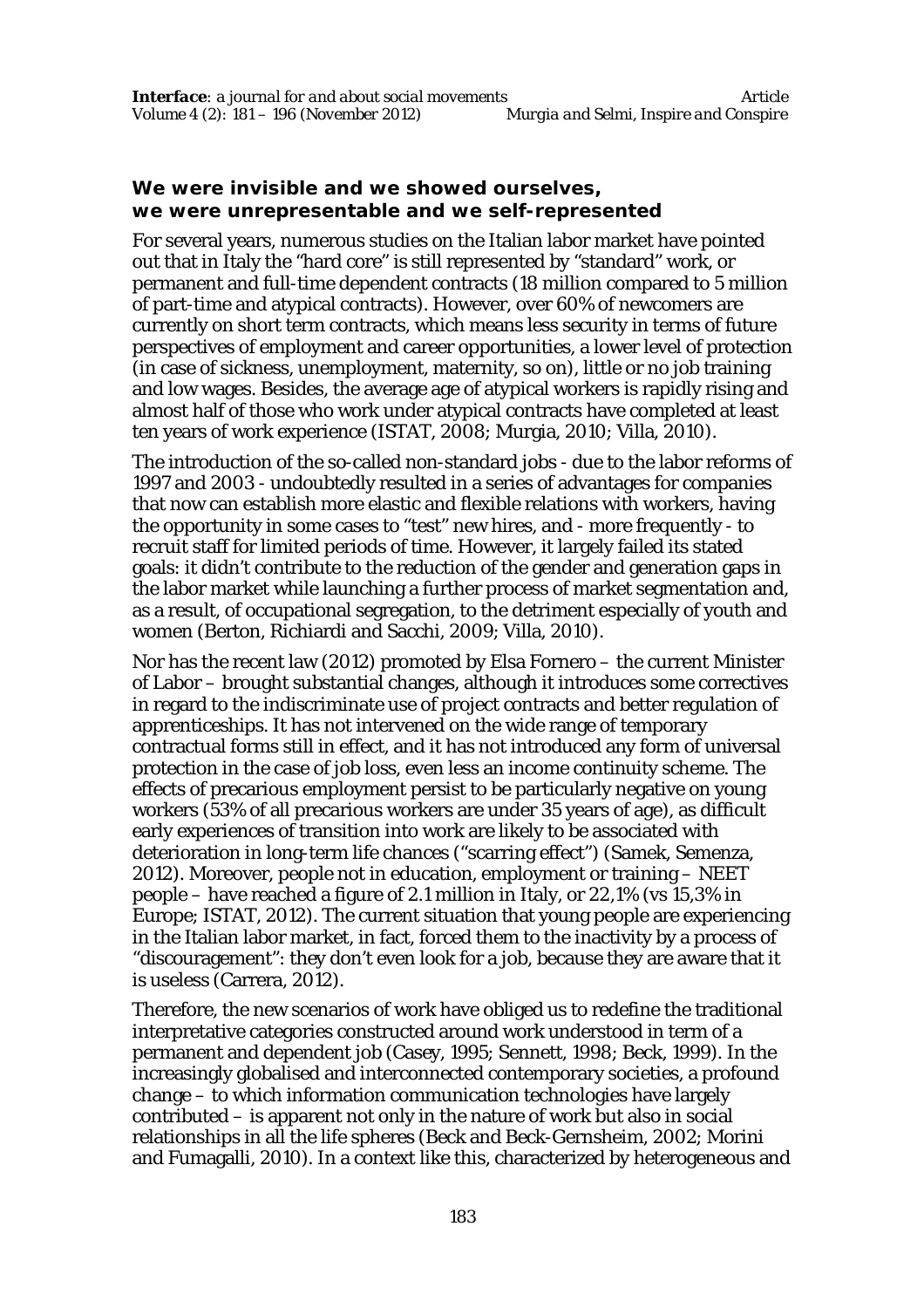constantly changing situations, the images and meanings attributed to work are redefined as people constantly move among jobs and oscillate between employment and unemployment, between training and work, thus giving rise to new professional pathways and, in general, to new life-stories. What changes in this scenario is not only the geography of the world of work but also the different forms of social vulnerability incorporated it (Castel, 1995; Chicchi, 2001; Fumagalli, 2011).

These economic and social transformations contribute to the elaboration of a new representation of precariousness, which is much broader than the debate about the so-called atypical work, it overflows and extends into self and dependent employees, and it occurs as an existential condition that concerns young people, women and migrants, underserved populations, only barely protected by a welfare patterned on a Fordist world (Standing, 2011; Armano and Murgia, 2012). This raises the process of individualization that profoundly imbues contemporary society. This individualization has been subject to evident tensions – within the world of work – between projects for emancipation and self-fulfillment, on the one hand, and re-interpretation of the job through private experience on the other, in continuous oscillation between autonomy and subordination, and between old and new forms of (self)organization by workers (Gherardi and Murgia, forthcoming 2012).

In this picture, the growing apart of the structure of the labor market and the welfare state gave rise to a gap, growing over the years, between those with full guarantees acknowledged, and those who work with temporary contracts with reduced access to social rights. In this sense, the problem concerns not so much the labor market flexibility itself, but the lack of rights and of support for the periods between one job and another. More generally, this implies that the possibilities to practically acquire full citizenship are limited since - de jure or de facto (because of the brevity of contracts and/or the fear of a non-renewal of the contract) – people cannot (or can only partially) access the social protections granted to permanent employees (Samek and Semenza, 2008; Cimaglia, Corbisiero and Rizza, 2009; Berton, Richiardi and Sacchi, 2009).

Despite the high rate of stillborn enterprises and progressive discontinuity of employment in Italy, access to social protection for workers is still largely based on dependent work for which the Italian labor system recognizes certain rights and protections whereby people acquire a certain status and social citizenship. The spread of more frequent professional transitions and more fragmented careers was not matched with a redefinition of the forms of social protection and models of representation. In particular, with regard to the forms of representation, the new, flexible type of jobs had a decisive influence on the rate of unionisation, especially because bringing together workers with short-term contracts into a network of representation would require unions to renew their ability to provide answers to their questions, that are partially different, more difficult and heterogeneous than those of standard workers.

Since the late 1990s, the three main national confederal unions – CGIL, CISL and UIL – have sought to respond to the growth of atypical work and its lack of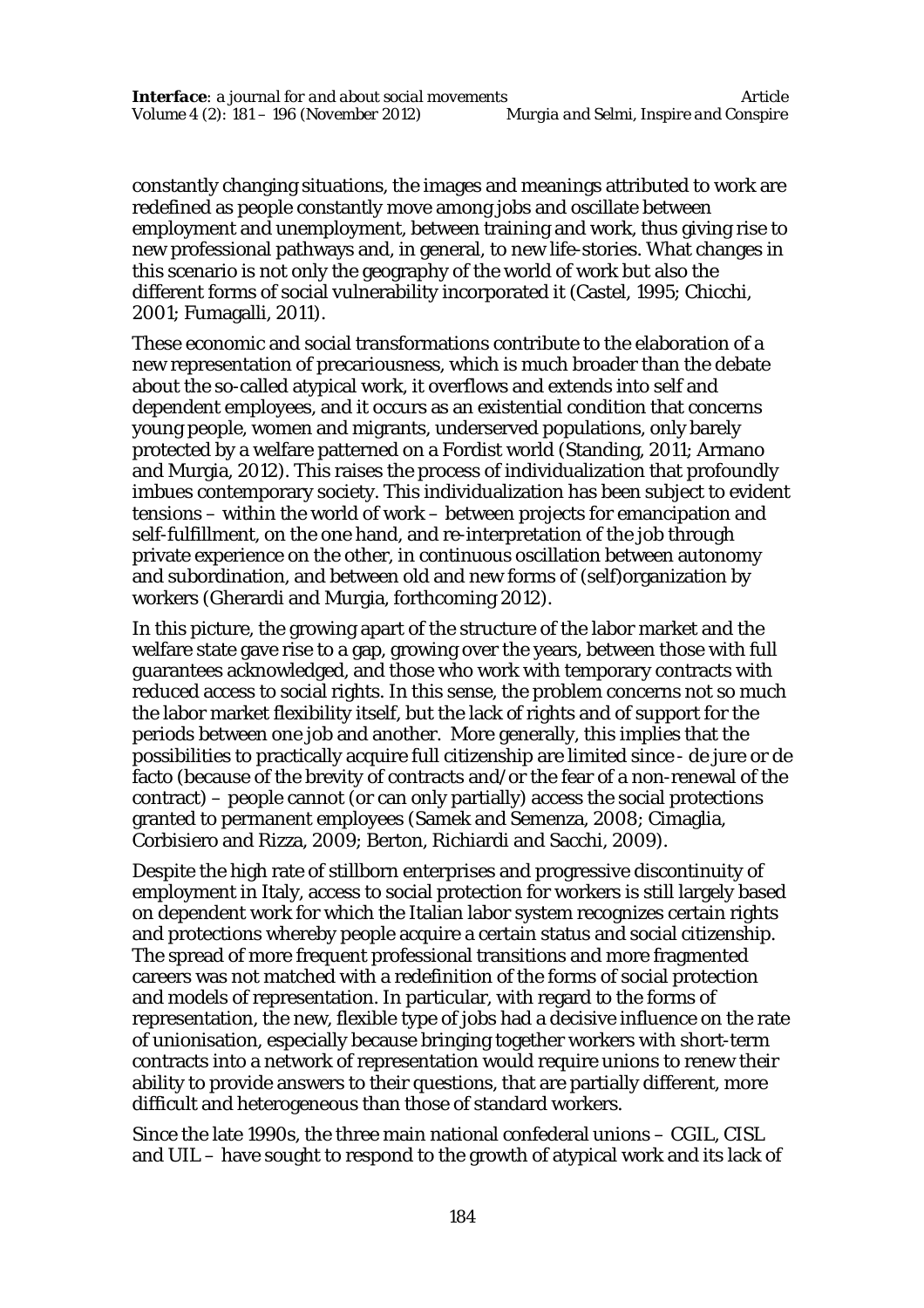representation with the creation of representative organisations for workers employed on atypical contracts. Membership in these organisations extends to all workers that can be defined as independent, quasi-dependent, or on fixedterm contracts, regardless of the sector and profession to which they belong. Yet we must face the fact that the trade unions no longer perform a cohesive social function based on traditional identity mechanisms, and they encounter great difficulties in aggregating and organizing non-standard workers. The heterogeneous nature of these workers not only makes any kind of collective action difficult, but also – in the case of "atypical" trade union organizations (e.g. NIDIL, FELSA and CPO) – means that these are not well-rooted in the work contexts of the rank and file that they wish to represent, owing above all to the temporary nature of employment relationships and the fragmentation of collective agreements (Ballarino, 2005; Bellardi, 2005).

This is the reason why the (few) successful actions of Italian unions in this field usually took place at company level where there were particularly large numbers of workers on temporary employment contracts, often hired on the basis of improper contractual arrangements, for instance freelancers instead of dependent employees – the typical situation in several Italian call centres. The negotiations aimed in these cases to improve working conditions and to reclaim a procedure of stabilization of temporary workers (Galetto, 2010). In most cases the trade unions therefore intervened on the issue of atypical work on one side with initiatives aimed at furnishing information on job stabilization procedures and at rights associated with temporary contracts; on the other hand, through the submission of legislative proposals on the recruitment of temporary workers (see in this regard the campaigns "Campagna di stabilizzazione 2008" by Nidil and the campaign "Assunti davvero" by grassroots trade unions).

On the contrary, in cases where there is not a large number of temporary workers, the unions are rarely able to obtain new rights for atypical work. It should be said that access to a right in the workplace – even in the case where the right exists – should not to be taken for granted for a temporary worker, whose contract renewal is totally at the discretion of the employer. Having a short-term contract makes precarious workers easy to blackmail and often holds back those who would like to participate in union activities. In situations where there is a high turnover and contracts are short, it is particularly difficult for unions to intercept the workers and to promote joint actions. For those who daily experience professional instability it is therefore difficult, to benefit of existing legal protections against the risks associated with the intermittency of employment by means of collective institutionalized actions.

Italian industrial relations scholars initially debated the fact that unions' political action was excessively focused on the work of insiders, excluding those considered outsiders due to the type of contract (Accornero, 1992; Regalia, 2000; Regini, 2003). Later, the focus shifted to the concepts of representation and representativeness of trade unions, considering the changes of the labor market and the diversification of the workforce (Fasoli, Cella and Carrera, 2005; Galetto, 2010). Researches focused then on those organizational and regulatory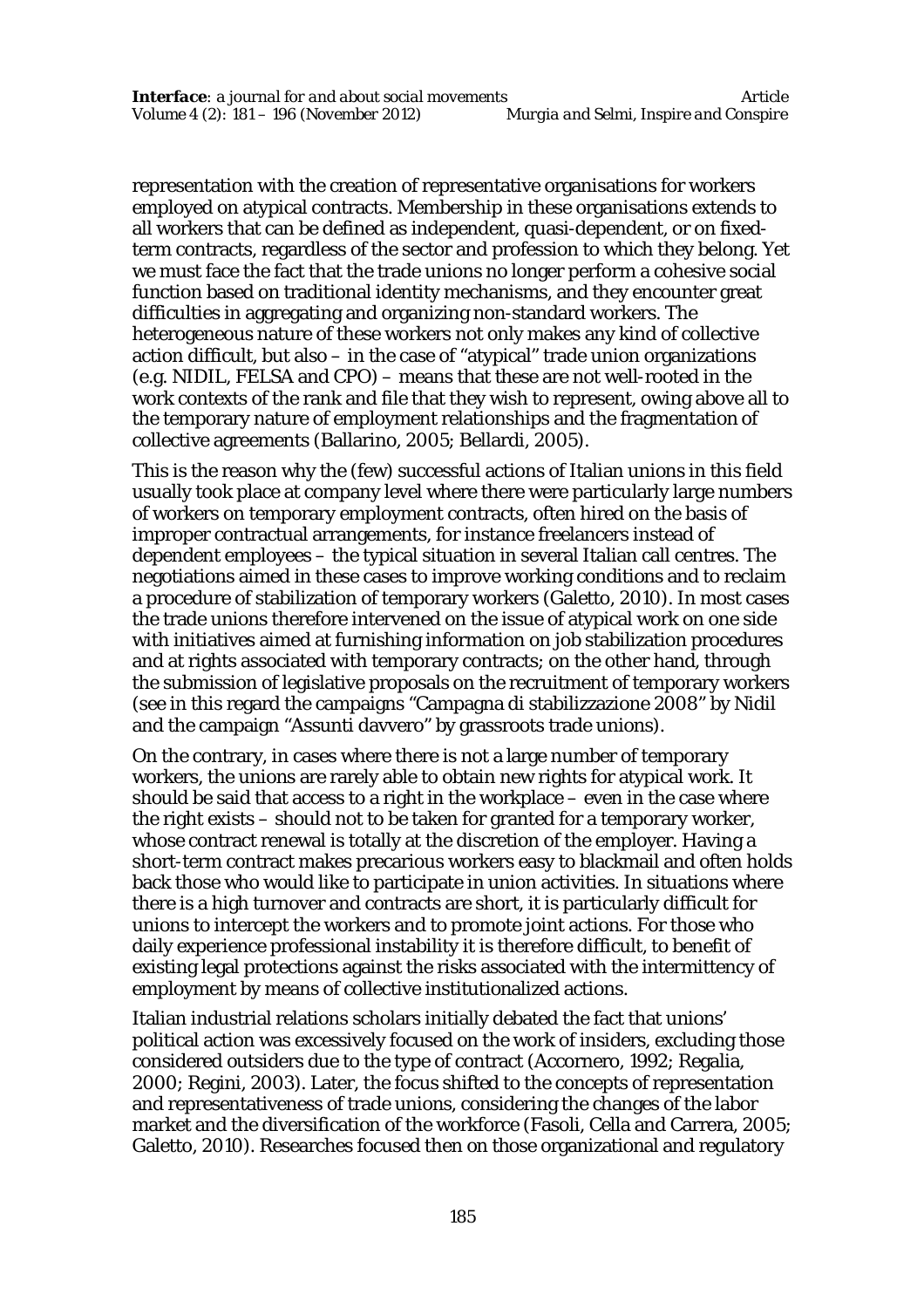forms of trade union actions aimed at representing atypical workers. However, given the poor results gained by the unions dedicated to the protection of the rights of precarious workers, it seems interesting to explore new and "bottomup" ways of organizing recently experienced in some areas of the country, in line of discontinuity with the practices of confederal unions.

Alongside more traditional practices of union representation, in recent years new forms of challenge based on networks of actions, people and practices bottom-up arose. Among them, the first and particularly significant is the May Day Parade – a parade of precarious workers held every first May in many Italian and European cities – which has transformed the traditional Labor Day into an opportunity for visibility and conflict on the issue of precariousness through ironic and subversive forms of communication (Mattoni, 2012).

This movement initially concentrated its efforts in the rewriting of the symbolic vocabulary and imaginary on labor in the attempt to consolidate the precarious workers as a collective subjectivity beyond its traditional representations. In recent years, however, this process of symbolic "self-representation" is supported by a process of actual "self-advocacy" in which these activists tried to experiment with forms of cooperative action and conflict beyond the apparent "impossibility to organize" the precarious universe.

In this sense, this movement differs from the traditional trade union action in at least two factors: first, activists and especially young people, women and the "cognitariat"<sup>3</sup> have taken the form of precarious self-representation as a precondition to become a political subject, refusing to accept intermediate forms of organization as "interpreters" of their issue in more or less institutionalized areas of the political arena. Second, while the unions deal primarily with labor rights, demanding more guarantees for their patrons, or for all workers (according to whether they belong to an associative or general union), this movement developed demands for greater rights, which are connected not only to the working sphere, but more generally to the life paths of individuals.

In such a scenario of lack of confidence in political parties and trade unions in dealing with the issue of precariousness, these social movement actors reject the delegation of conflict, promoting instead modes of action based on the organizational form of the network, the sharing of knowledge and the direct representation in continuity with the so-called global justice movement born in Seattle in 1999, with whom they share the same political roots.

In the next section two cases of self-organization of temporary workers in the metropolitan territory of Lombardy will be discussed. They differ from one another in three main elements: the type of work (high skilled service industry vs. "poor" service industry), the relationship with traditional trade union organizations (collaboration, albeit conflictual, in the first case; sharp contrast,

<sup>3</sup> What has been defined by Franco Bifo Berardi (2001) the new "virtual class" of the labor market, the "cognitive proletariat".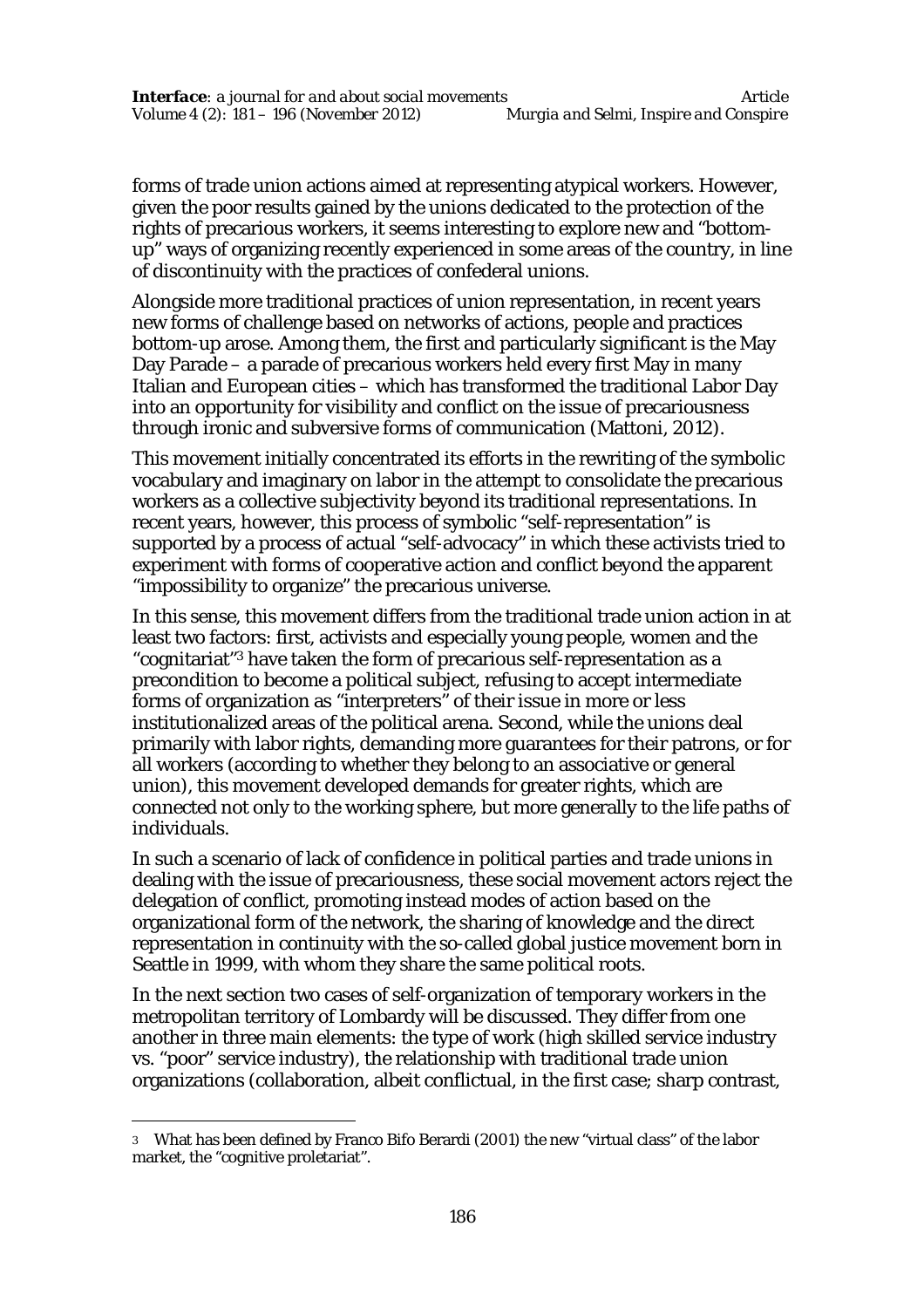in the second) and the form of self-organization (whether or not related to the workplace). From a methodological point of view, this contribution is based on the analysis of the paper-based and web-based documents, performance and political actions carried out by the activists of the San Precario Network from 2002 to 2011. Moreover, we identify ourselves as activists and precarious workers. So our reflections in this article come also from our personal and political experience within the Italian movement against precarity.

# **From self-representation to self-advocacy: the San Precario Network**

The groups of precarious workers constituting the San Precario Network, as well as the Saint himself, are not new in the debate on precariousness. However, as already mentioned, academic attention focused mainly on communicative, iconographic and symbolic aspects of this movement (Bruni and Murgia, 2007; Mattoni, 2008; Bruni and Selmi, 2010). The first noteworthy element of this network, was its ability to create a new symbolic language capable of representing the experience of precariousness outside the traditional narratives on labor. In a framework of contractual fragmentation, deep blackmail and invisibility in the public space, these forms of self-representation – from the May Day Parade to the creation of the icon of San Precario up to the project "Imbattibili"<sup>4</sup> - contributed to legitimize "precarious workers" as a political subjectivity in the social and political debate and gave them a language through which to represent their experiences and the fight for their rights. Early in the new millennium, the dominant narrative on precariousness was aimed at minimizing, if not completely denying, the wild deregulation of the labor market and the consequent loss of labor and welfare rights carried out at precarious workers' own expenses. Within this frame, the Italian activists against precarity were able to politically legitimize the precarious subjectivity in the public debate and to claim different labor politics focused on a new idea of welfare state and citizenship rights.

In contrast, in this article we shift the focus from the forms of selfrepresentation, to explore the processes of actual self-advocacy carried out by some groups of precarious workers within the frame of the San Precario network. The institutionalisation of precarity in the Italian labor market posed new challenges and encouraged a redefinition of political action towards an actual assumption of the social conflict in the workplace. The developing "system" of precariousness was not matched by the ability of traditional workers' partners to understand and defend the instances of those who are outside of the standard frame of labor. Precisely in this *vacuum* of advocacy, the San Precario network is an interesting and eloquent experience to explore, both

<sup>4</sup> For more information: http://www.chainworkers.org/MAYDAY/index.html, http://www.chainworkers.org/SANPRECARIO/index.html e http://www.chainworkers.org/IMBATTIBILI/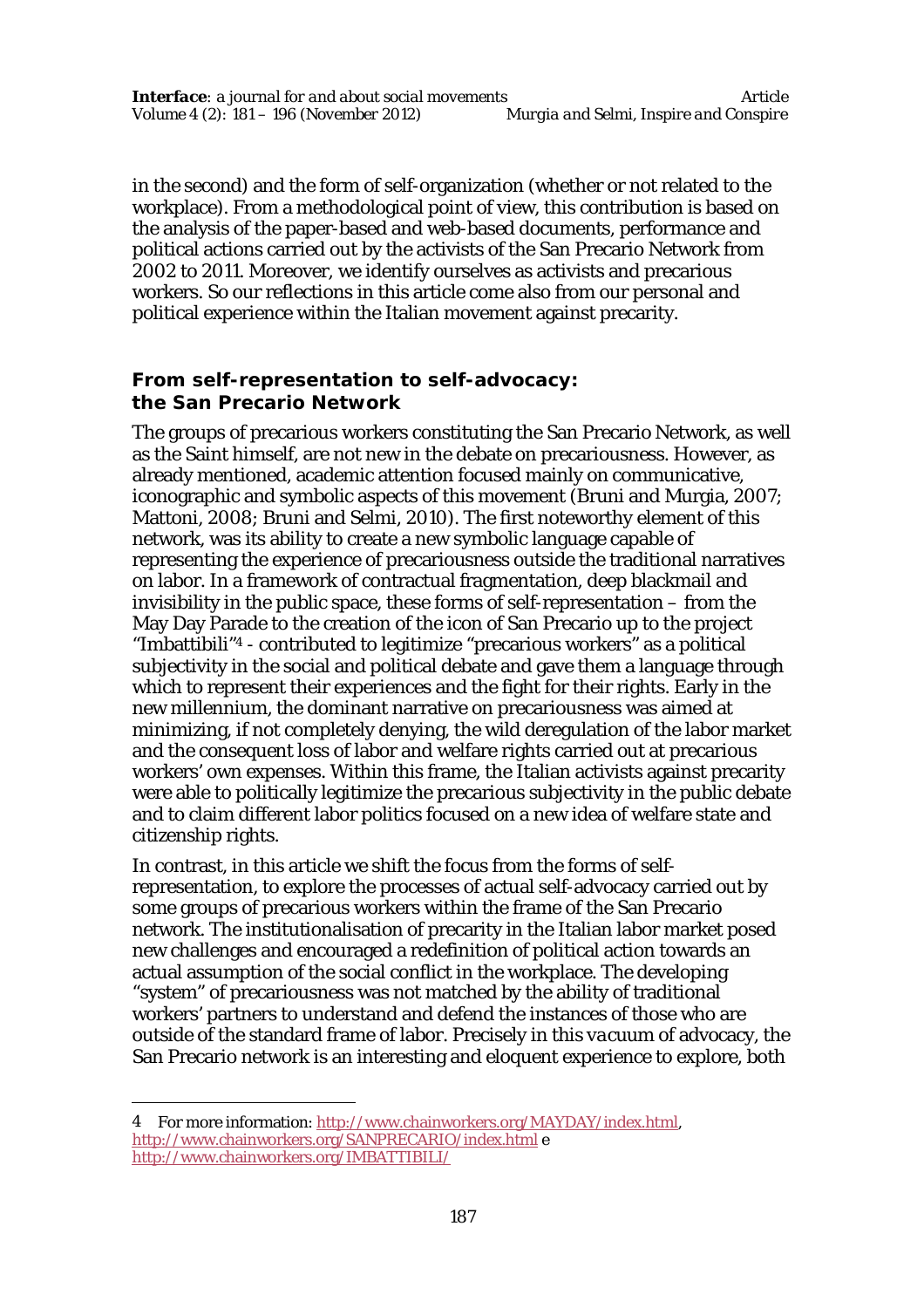in terms of participation and self-organization of precarious workers and by virtue of its new ways to protect rights and interests in the workplace.

On one hand, the San Precario activists continue their "cultural actions" on the issue of precariousness that characterized them from the beginning<sup>5</sup> and promote the emergence and consolidation of groups of self-organized workers in various employment sectors – from call center to university – as can be seen on the web site that collects their experiences: http://precaria.org. On the other hand, activists moved a step forward towards a direct assumption of conflict and bargaining in the workplace, without delegating to unions. This was possible thanks to the creation of the *San Precario Points* or a legal/political desk through which the rights of precarious workers were protected in a mode which mixed the traditional legal forms of strike with different forms of activism coming from a different political tradition mainly linked to the so-called social justice movements.

This network of activists sees the participation of both groups ex ante – or coworkers and/or workers of the same professional field that self-organize themselves in order to gain a voice in the protection of their rights – and ex-post groups or precarious workers that turn to the San Precario Point without ever having been a member previously to seek support to protect their rights in case of specific conflicts with the employer.

Following the thread of this dual belonging, we will discuss two emblematic experiences of self-organization and self-advocacy connected to the San Precario network to explore a variety of processes both of aggregation and relationship with traditional trade unions: the Network of Precarious Editors self-organized workers in the world of publishing, and Sea Girls – workers of SEA s.p.a, the company that manages the services of the Linate and Malpensa airports in Milan.

### **When there is union, but without proxies: the network of precarious editors**

 $\overline{a}$ 

The network of precarious editors (from now on Re.Re.Pre) gathers 150 workers in the publishing sector both print and digital:<sup>6</sup> editors, but also employees in the legal offices, press agents, copywriters in advertising agencies, iconographic researchers and translators who share the same precarious contractual conditions.

Its birth is the first noteworthy element to explore the process of selforganization and the characteristics of innovation in comparison to the traditional forms of representation in the workplace. The starting point is a call,

<sup>5</sup> Particularly the editorial activity "Quaderni di San Precario" downloadable at http://quaderni.sanprecario.info/.

<sup>6</sup> Re.Re.Pre has its core in the city of Milan where it was founded. However in December 2010 two local hubs were created in Bologna and Rome.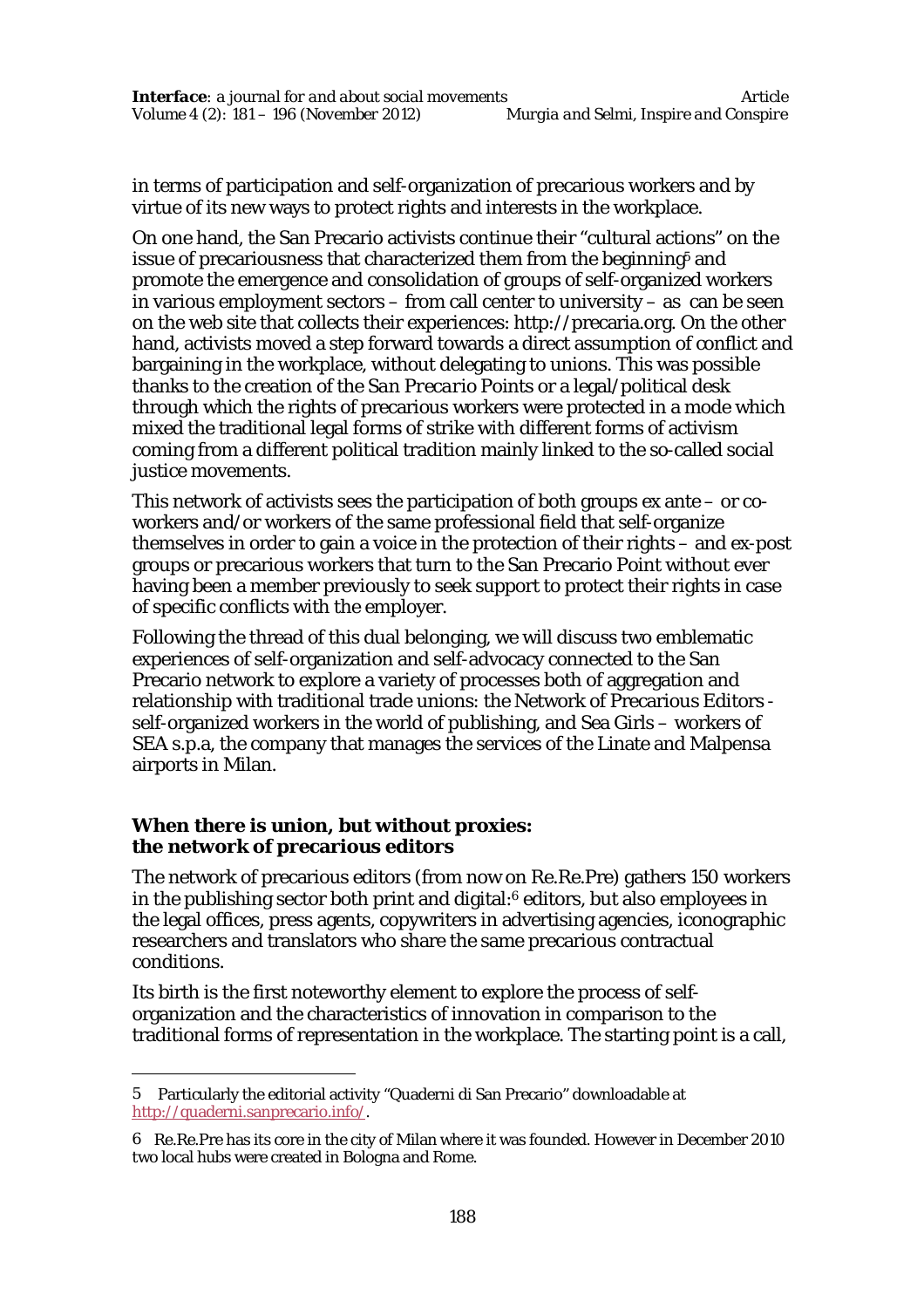circulated in January 2008 in specialized web sites and magazines, a sort of "call to arms" addressed to all precarious editors, inviting for an assembly to build a network "that serves to enhance us, defend us, support us. A network made up of experiences and proposals, aimed at reclaiming fairer working conditions, representing us in front of those who have so far believed only to squeeze ourselves out". <sup>7</sup> Re.Re.Pre immediately states the relationship that binds them to the "political subject closest to the issue of fighting precariousness", thus tightening "an important link with the movement of San Precario (as set out in particular by the contribution to the drafting of the knowledge workers' manifesto, the agreement to the Mayday 2009 and 2010 manifesto and, more recently, by participating at the General Assembly of Precarity)" (Rete dei Redattori Precari, 2010: 217).

From the beginning, the goals of this group of workers are clear: first, to give visibility to a collective subjectivity within the world of publishing; second to have direct voice in the negotiation and vindication of their working condition. In this sense choosing the network (both as organizational form and as technological platform through which grow this organization) is particularly eloquent: it is not an attempt to cause unrest within a single publisher or communication company, but rather the attempt to organize an entire working sector by trying to find a form of organization that is able to overcome the fragmentation and invisibility that characterizes it and to create a space for political action by which workers, with different backgrounds, but common precarious contractual conditions, can recognize each other and act together.

The digital call is followed by a founding meeting in April of the same year that establishes the goals and kicks off the creation of the web site that collects its activity (www.rerepre.org) and of the mailing list which serves as a virtual slot of the different members. The website gathers all the different activities of the group organized in sections. Alongside the programmatic pages that explain the identity and goals of the group, as well as the way to join it, there's an interesting section – "Life of a precarious worker" – that gathers stories of precarious workers in the publishing sector who experience difficult situations; a section where the political documents produced by Re.Re.Pre can be downloaded; and a precariousness dictionary where useful information on job contract in the publishing sector can be found. It is precisely on this website that the claims for "a fair job" suggested in the first call of which Re.Re.Pre wants to be the direct representative are explained: a critique of the indiscriminate outsourcing of editorial services that promoted the progressive disappearance of long-term and guaranteed jobs towards contractual arrangements with fewer (or no) protection, while the same working methods were maintained; the need for consultation between the parties in terms of timing, mode and compensation in case of occasional collaborations and the real autonomy of these workers; the need to draw up a "tariff of the editor" that makes remuneration for different jobs in this sector transparent and fair.

<sup>7</sup> Cf. Aa.Vv. (2010).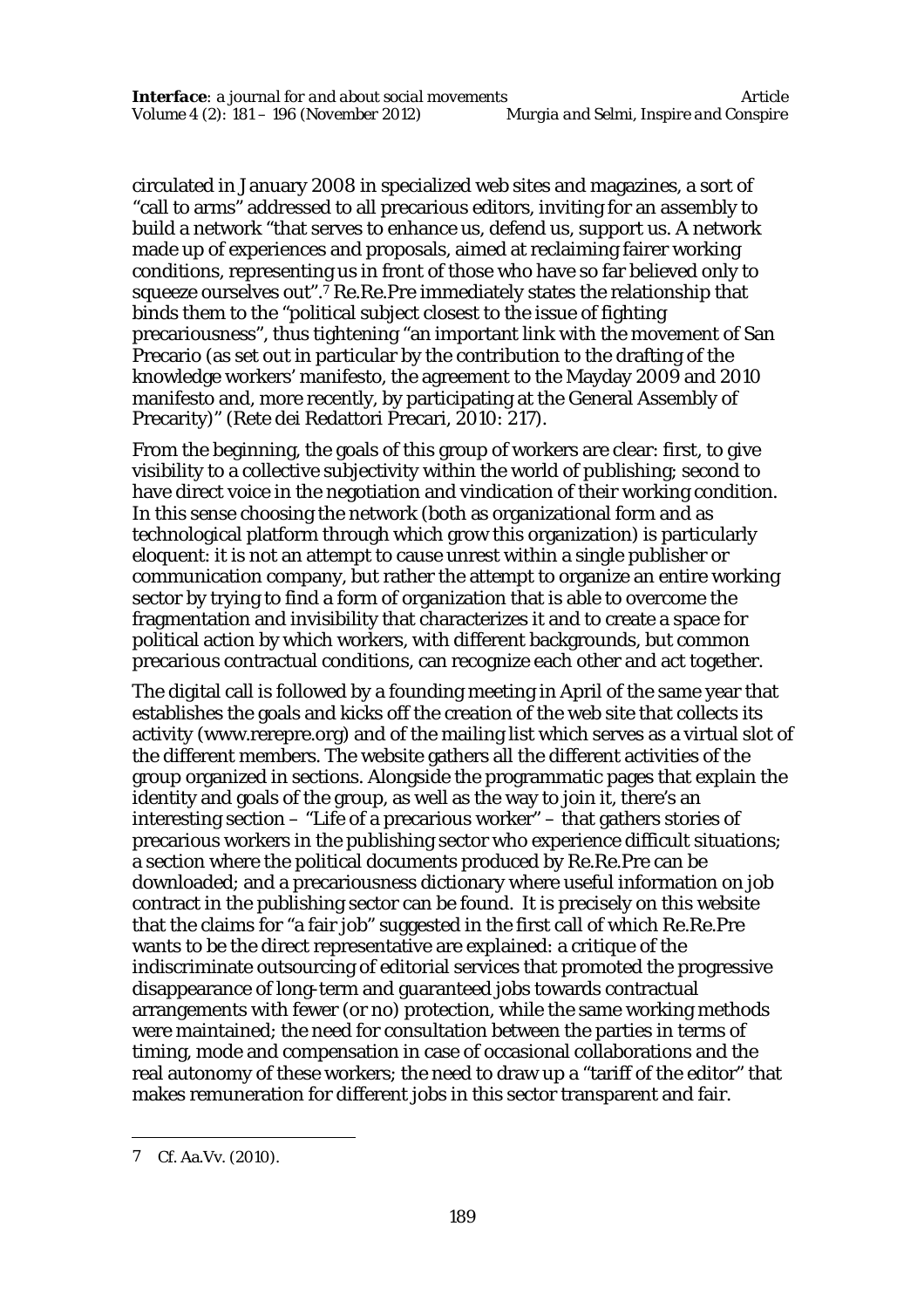However, the implementation of these claims does not remain confined to the internet. Alongside the site and the mailing list, Re.Re.Pre organizes some public initiatives that embody and give visibility to its demands and expand the number of subjects involved: it organized a conference on precariousness in the publishing sector at the book fair in Turin, several leaflets were distributed in front of Milan's main bookstores to expose the working conditions that underlie the production of a book as well as a symbolic action of disturbance at the headquarters of AIE (Italian Publishers Association) during the negotiations for the renewal of the national graphic and editorial contract. For instance, in December 2010 some precarious editors – dressed as Santa Claus – entered without permission the AIE office in Milan – where a negotiation for the renewal of the graphic-editorial contracts was going on – to deliver to those present a document explaining the claims of the workers concerning the contract and some pieces of coal to underline the unfair behavior of the publishing companies towards their employees.

It is precisely during the renewal of the national contract that Re.Re.Pre becomes a significant experience in redefining the ways through which an entire working sector organizes and reshapes the relationship between selforganization of workers and traditional unionism. If workers usually turn to unions to support their claims, in particular during the negotiations for the renewal of the contract, in this case we face an opposite situation. The largest trade union confederation – the CGIL – seeks a direct connection with this network: first by inviting them to take part in the "Consultation of Professional Work" and second, through the SLC or the federation of communication's workers, by beginning a dialogue to explore the precarious conditions in the publishing sector in order to include a specific claim concerning temporary and non-standard workers in the trade union platform for the national contract renewal.

In this regard, self-organized workers burst onto the bargaining scene between employers and unions – historically dichotomous – and legitimize themselves not only as beneficiaries of decisions made for them by others, but as bearers of a direct experience and knowledge on the current configuration of work that the union, through its traditional ways, struggles to achieve and, therefore, to represent. The self-organization becomes, then, a way to do advocacy not only against employers, but against the trade unions themselves. It thus opens a gap in the supposed impossibility to represent precarious workers, starting from the experiences and demands of those who live precariousness in person.

#### **When the union is not there: the experience of Sea workers**

After the world of publishing, we now totally change register. The second experience we'll introduce and discuss is significantly different from that described above, both in terms of reasons and ways of self-organization and in terms of working sector. It concerns the experience of a group of workers of Sea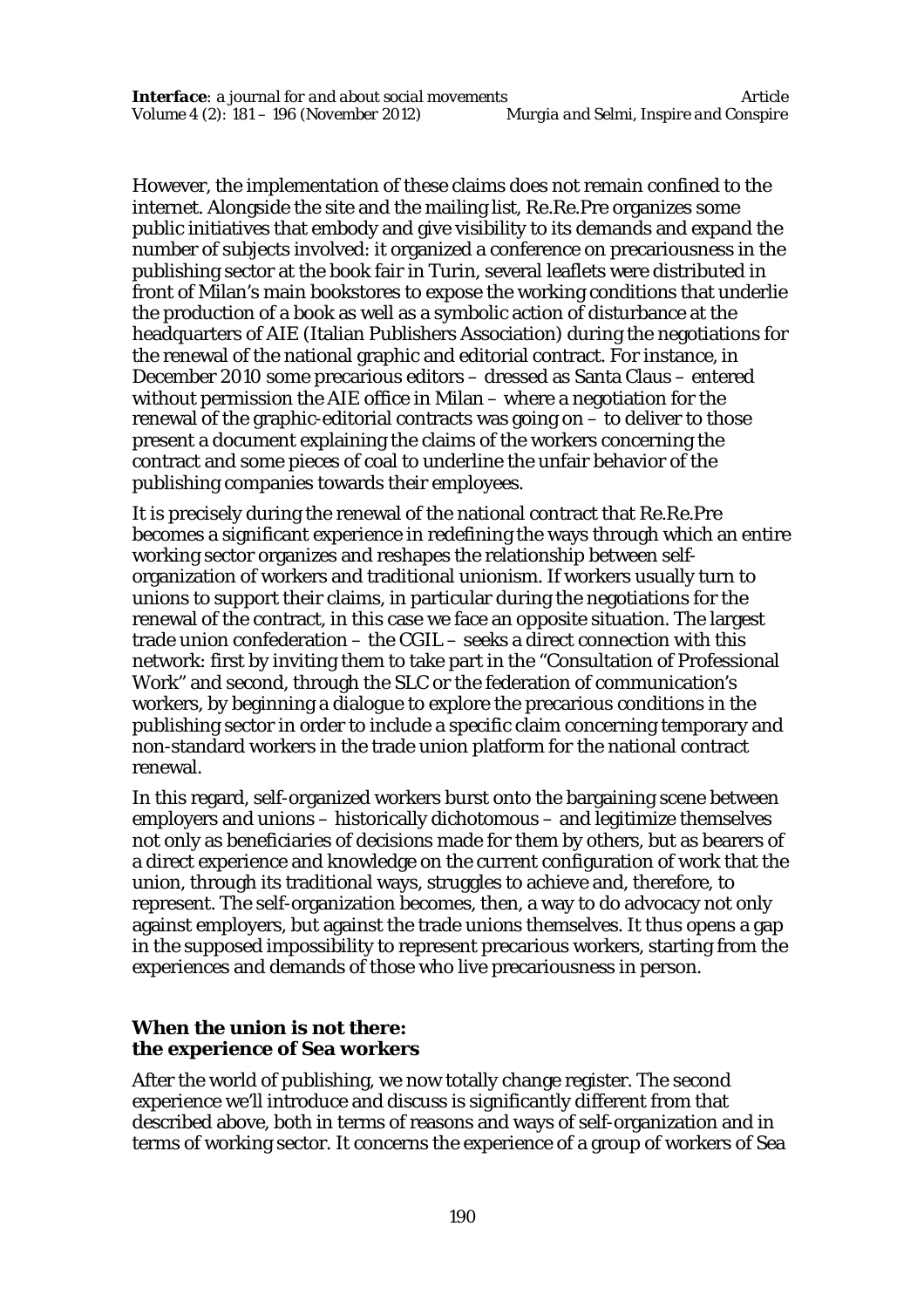Handling S.p.a, one of several companies of the SEA group that manages services in the Milan airports of Malpensa and Linate. This is not the case of a group of workers that decide to create a self-organized subjectivity of precarious workers within their workplace and afterwards "join" the network of San Precario, but a group that turns to the San Precario network to look for support to handle a situation of serious contractual difficulty that the traditional trade unions did not take care of.

In October 2004, twenty-one hostesses turned to the lawyers and activists of the San Precario Point to seek advice on their contractual condition. From 2001 to 2005 these workers signed several fixed-term contracts with Sea. Although over the years the company had promised them a long-term contract, they were informed it wouldn't be renewed. Besides the non-renewal of the contract, the workers lived for years in conditions of particular blackmail since the company, by relying on seasonal peaks, had been able to rely on workers who provided the same services as people with long-term contracts through the ongoing drawing up of short-term contract even when long term hiring would have been a must.<sup>8</sup>

The initial consultancy between the Sea workers and the activists of the San Precario Point turned into actual cooperation to win the dispute, first through legal tools. In July the lawyers of the network appealed to the court stating the illegality of the temporary nature of the contracts drawn up until then. They demanded for them to be verified, reinstatement of the permanent workers and payment of wages gained in the meantime. In March 2006, the dispute was won and the workers were reinstated in the company. Similar legal actions by several other precarious workers in the company followed over the years, asking SEA for the conversion of their temporary contracts into long term ones. It's noteworthy that traditional trade union representatives in SEA recognized these requests only two years later in a formal agreement that included a commitment to stabilize those who still had temporary contracts within twenty-four months.

The first element that leaps out in this quick reconstruction of the longest stories of these workers is the almost complete absence of trade union organizations that, while present in the company, hadn't been able to take responsibility of the instances of precarious workers. They only succeeded in imposing their voice with the employer well after the workers' self-organized initiative. The second mirror like element is the ability of the San Precario Point to become not just a symbolic reference point for precarious workers, but a real partner in case of conflicts with employers, a partner capable of taking responsibility in a dispute and to support workers, regardless of the trade unions positioning.

The third element, then, concerns how this conflict was handled. While the dispute first of the twenty-one hostess of the Sea and of many other workers afterwards was conducted through the tools of traditional labor law, it was also supported by different conflict tools coming from the political tradition of the

<sup>8</sup> For more legal information, see Paulli and Zappa (2010).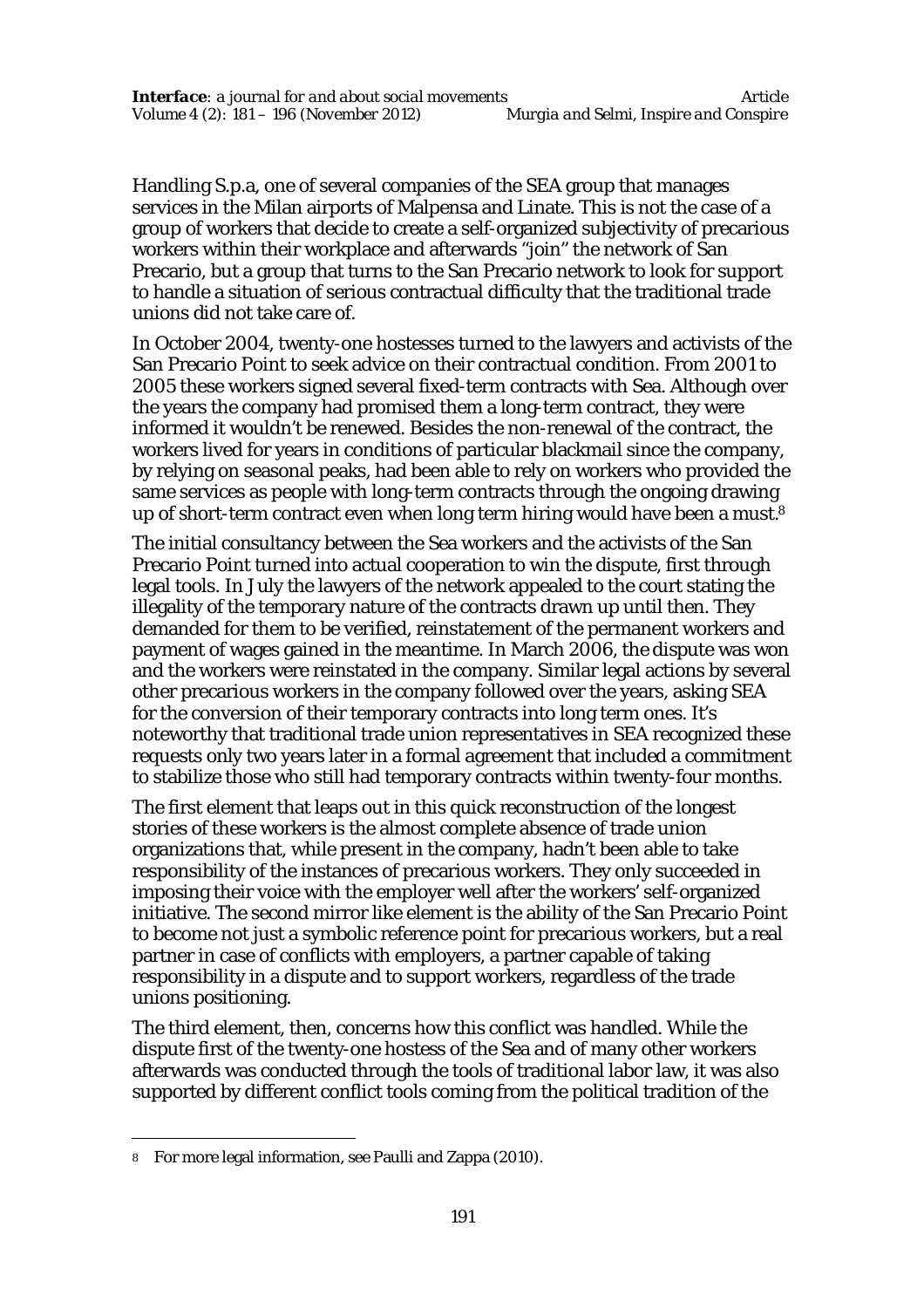global justice movement and focused on communication and subvertizing. Alongside the legal work, several disruptive actions in the two Milan airports have been organized through subvertising communication strategies aimed at consolidating them as representatives of the issues related to precariousness. Among others, the replacement of all the company cafeteria table mats which reported the official logo of the Sea Handling company along with a series of marketing information with graphically equal mats who reported on the one hand information on the actual behavior of company towards its employees and other useful information to move a lawsuit against the company is particularly eloquent. These actions denounced precariousness and the complete deregulation of contracts as a structural condition of the contemporary labor market.

On the one hand, in a high blackmail framework like the one just described, the presence of the San Precario activists in the workplace allowed a denunciation of the working conditions people experienced in SEA and to lobby in the company without exposing workers directly who, due to the ongoing expiry of contracts, are in a state of extreme vulnerability. On the other hand, the case of the SEA became an opportunity not only to support the claims of a specific group of workers, but also to give voice to a broader claim against the precariousness of working conditions, which cuts across locations and types of work.

# **Discussion and conclusion**

The cases of self-organization of precarious workers discussed above suggest a reflection on a variety of issues. First, the de-standardization of work, detached from a redefinition of the criteria to benefit of the welfare state, leads to a further spread of precariousness for those working with non-standard contracts who can't benefit of same social citizenship guaranteed by "standard" jobs.

Secondly, the increasing diversity of forms of work resulted, in Italy as well as in other countries of continental southern Europe where a universal welfare system hasn't been developed (or a welfare system able to avoid a situation where legal and social guarantees are left to a wide variety of company bargaining), in a problem of redefining the role of traditional trade unions, mainly because of the questioning of the national collective bargaining systems and of the labor law itself.

The progressive individualization of employment relations has led the confederal unions (NIdiL, Felsea and CPO) to think of new forms of representation which, however, do not enjoy the same recognition by workers and the same power over the employer. Starting from these considerations, we wondered whether other forms of organization of precarious subjects and collective elaboration of conflict on the issue of precarity were possible or not. The cases of the Network of Precarious Editors (Re.Re.Pre.) and the Sea workers, although very different to one another, led us first to question the supposed "impossibility" to organize the precarious universe often invoked as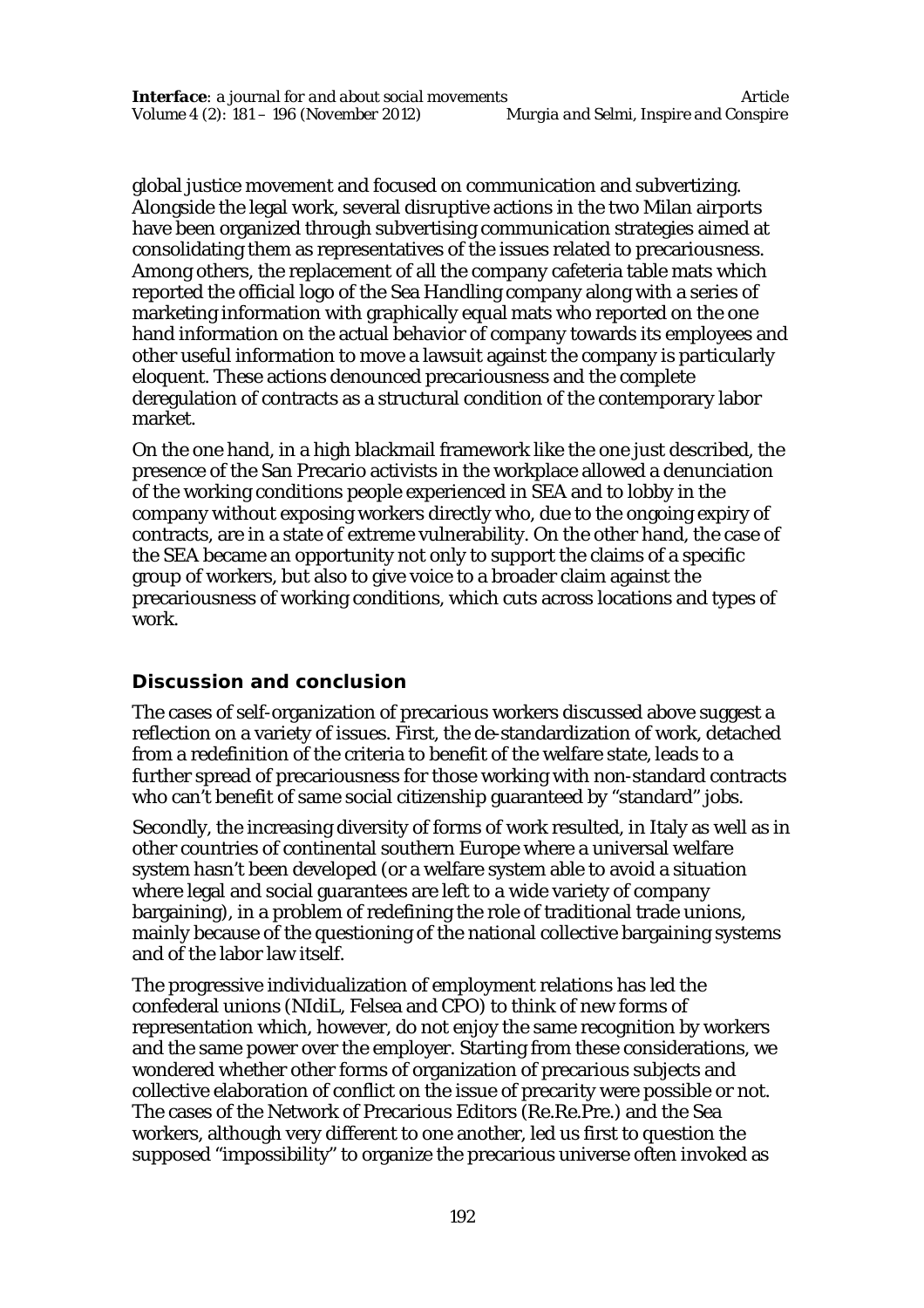the main cause of the crisis of traditional representation.

The critical point, then, seems to be not so much the "impossibility to represent" precarious workers, but the inability to rethink the structure of trade union representation and organizing themselves in order to promote people participation and new communication strategies inside and outside the workplace (Sconvegno, 2008). This doesn't mean, however, that there isn't the possibility of a dialogue between groups of self-organized workers and the unions. Despite this crisis of representation, unions maintain a huge force of attraction with respect to areas of labor which, although numerically and politically in decline compared to past decades, are nevertheless far from disappearing (Curcio, 2005).

The main problem that concerns both traditional unions and the experience of self-organization is the dialogue and joint action among the different parts of contemporary work within the paradigm of a widespread precariousness. A first step, as shown by the cases of self-organization of precarious workers outlined above, was moved by social movements against precariousness that critically questioned the traditional ways of participation and representation of trade unions, pursuing their own demands autonomously, while not renouncing – whenever possible – to implement advocacy with the unions.

The strategies adopted by these networks offer exciting new possibilities for political action, by avoiding the sterile dichotomous opposition between "old" and "new" forms of work, "old" and "new" forms of organization and trying instead to build a relationship between the forms of self-advocacy and the structure of union representation that could be tactically collaborative and confrontational at the same time.

# **References**

Aa.Vv.[various authors] 2010. "I redattori precari si raccontano", *Quaderni di San Precario*. 1: 209-219.

Accornero, Aris. 2002. *La parabola del sindacato. Ascesa e declino di una cultura*. Bologna: Il Mulino.

Armano, Emiliana and Murgia, Annalisa. (eds.). 2012. *Mappe della precarietà. Spazi, rappresentazioni, esperienze e critica delle politiche del lavoro che cambia.* Bologna: Odoya.

Ballarino, Gabriele. 2005. "Strumenti nuovi per un lavoro vecchio. Il sindacato italiano e la rappresentanza dei lavoratori atipici". Sociologia del lavoro 97: 174- 190.

Ballarino, Gabriele, Pedersini, Roberto. 2005. "La rappresentanza degli outsiders: in Italia, in Europa", *Quaderni di Rassegna Sindacale* 1: 161-180.

Beck, Ulrick. 1999. *Schöne neue Arbeitswelt. Vision: Weltbürgergesellschaft*,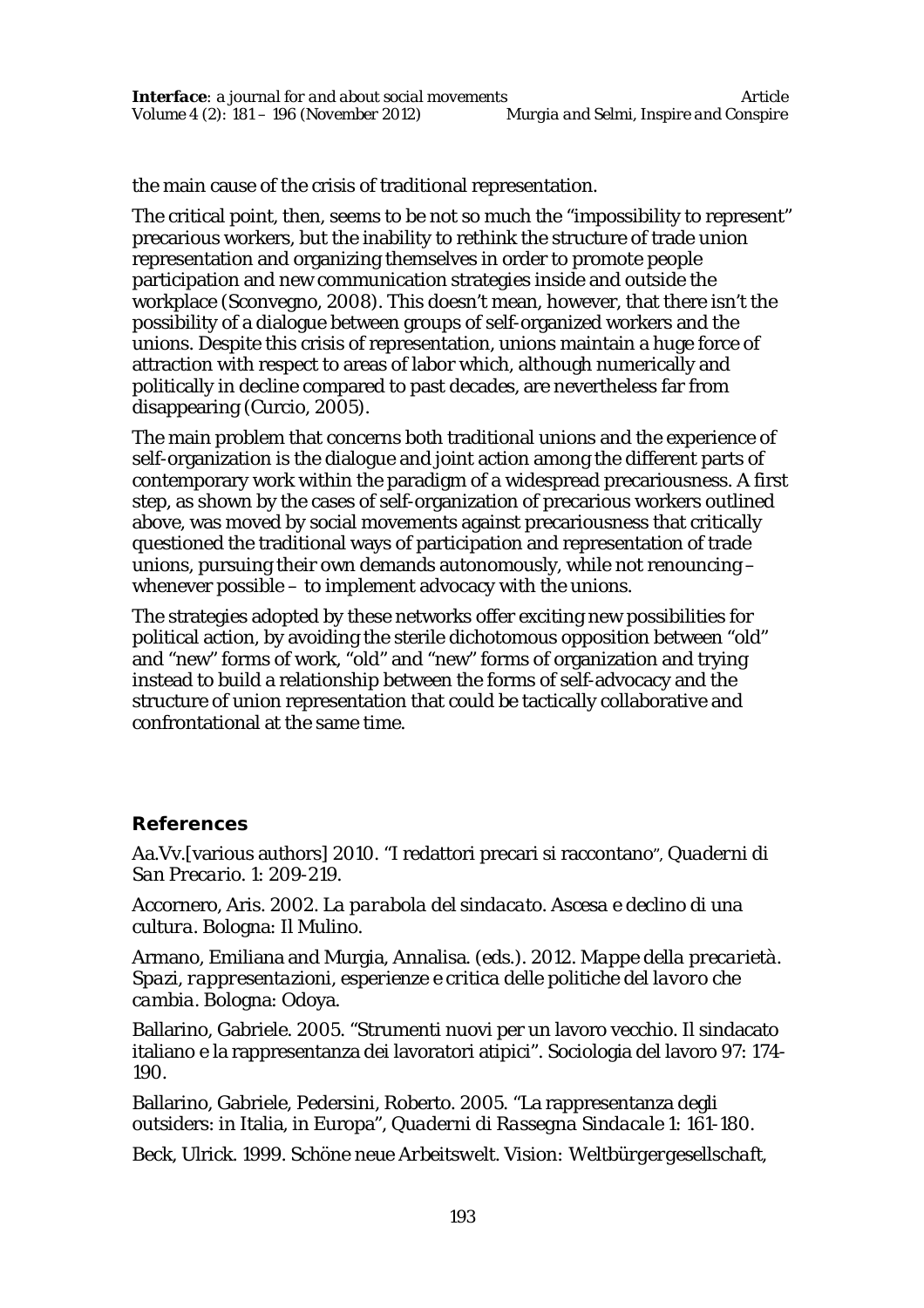Campus, Frankfurt [trad. it. *Il lavoro nell'epoca della fine del lavoro. Tramonto delle sicurezze e nuovo impegno civile.* Torino: Einaudi. 2000].

Beck, Ulrick and Beck-Gernsheim, Elisabeth. 2002. *Individualization. Institutionalized Individualism and its Social and Political Consequences.* London: Sage.

Bellardi, Lauralba. 2005. "Nuovi lavori e rappresentanza. Limiti e potenzialità di innovazione della realtà sindacale attuale." Diritto delle Relazioni Industriali 1: 70-94.

Berton Fabio, Richiardi Matteo and Sacchi Stefano. 2009. *Flex-insecurity. Perché in Italia la flessibilità diventa precarietà*. Bologna: Il Mulino.

Bifo, Franco Berardi. 2001. *La fabbrica dell'infelicità: new economy e movimento del cognitariato*. Roma: DeriveApprodi.

Bruni, Attila, Murgia, Annalisa. 2007. "Atipici o flessibili? San Precario salvaci tu!". *Sociologia del lavoro* 105: 64-75.

Bruni, Attila, Selmi, Giulia. 2010. "Da San Precario a Wonder Queer: rappresentazioni di genere nell'attivismo precario italiano". *Studi Culturali* 7(3): 1-19.

Carrera, Letizia. 2012. "The Neet. The lost bet". *Italian Sociological Review* 2(2): 106-115.

Carrieri, Mimmo. 2003. *Sindacato in bilico. Ricette contro il declino*. Roma: Donzelli.

Casey, Catherine,. 1995. *Work, Self and Society after Industrialism.* London: Routledge.

Castel, Robert.1995. *Les Métamorphoses de la question sociale. Une chronique du salariat.* Paris: Fayard.

Cella, Gian Primo. 2005. "Lavoro e contrattazione. Cosa cambia con il lavoro non-standard?". *Diritto delle Relazioni Industriali* 15(1): 35-44.

Chicchi, Federico. 2001. *Derive sociali. Precarizzazione del lavoro, crisi del legame sociale ed egemonia culturale del rischio.* Milano: Angeli.

Cimaglia, Maria Cristina, Corbisiero, Fabio and Rizza, Roberto. 2009 (eds) *Tra imprese e lavoratori. Una ricerca sul lavoro non standard in Italia*. Milano: Mondadori.

Curcio, Anna. 2005. "Conflitti e rappresentanza", in *Precariopoli*, edited by F. Brancaccio et al. Roma: manifestolibri, pp. 51-82.

Fasoli, Roberto, Cella, Gian Primo, Carrieri, Mimmo. 2005. "Il sindacato è in declino?". *Economia e società regionale*. 91(3): 132-140.

Fumagalli, Andrea. 2011. "La condizione precaria come paradigma biopolitico", in *Lavoro in frantumi. Condizione precaria, nuovi conflitti e regime neoliberista*, edited by Federico Chicchi and Emanuele Leonardi. Verona: Ombre Corte.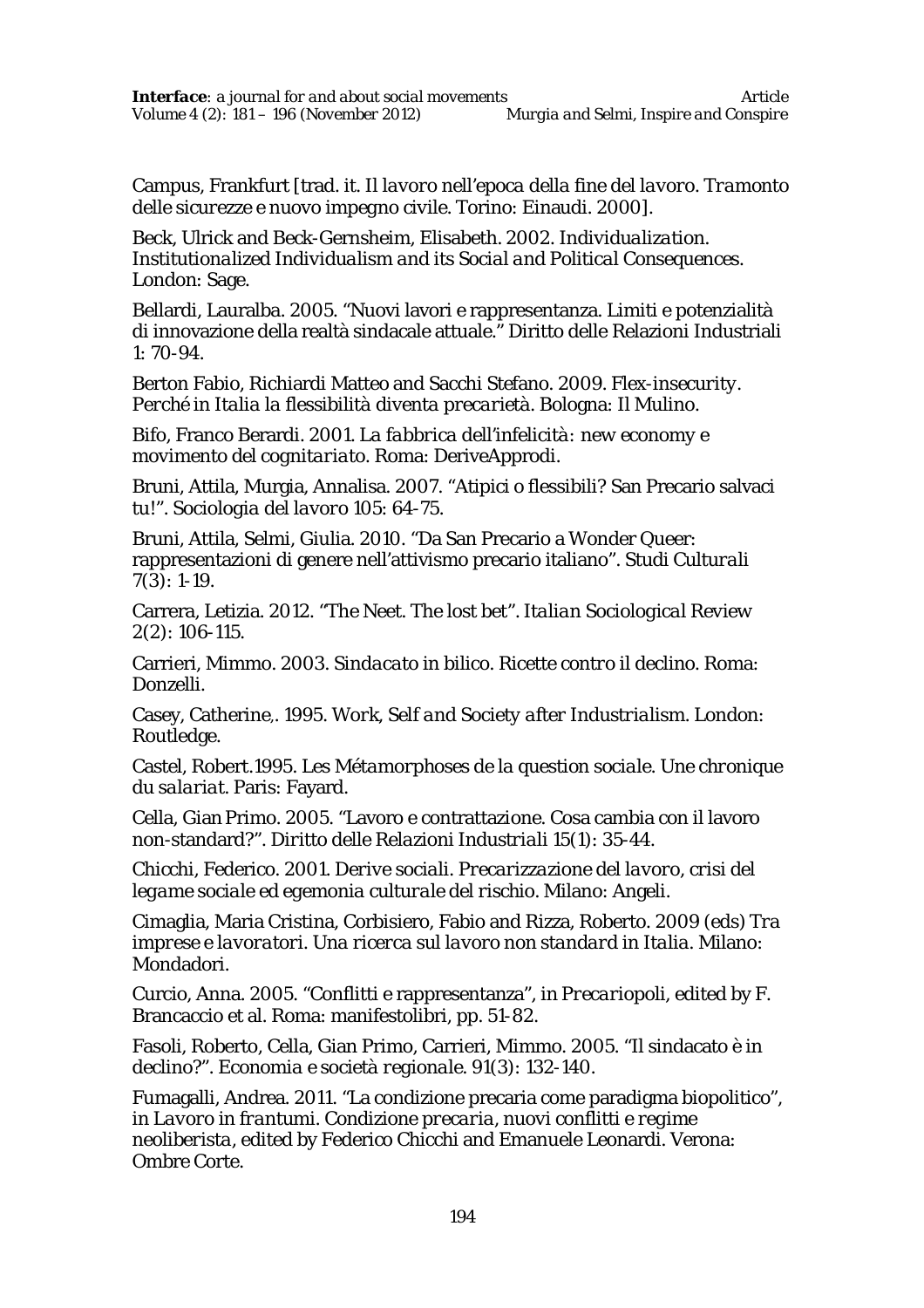Galetto, Manuela. 2010. "Italy: Unions' strategies to recruit new groups of workers". *European Industrial Relations Observatory on-line:* http://www.eurofound.europa.eu/eiro/studies/tn0901028S/it0901029q\_it.ht m.

Gherardi, Silvia, Murgia, Annalisa. Forthcoming 2012. "By hook or by croock: temporary workers between exploration and exploitation". *Research in the Sociology of Organizations, Special Issue on "Managing 'Human Resources' by Exploiting and Exploring People's Potentials".*

Istat (2012) *Rapporto annuale. La situazione del Paese nel 2011*, Roma.

Istat (2008) *Rapporto annuale. La situazione del Paese nel 2007*, Roma.

Lazzari, Chiara. 2006. *Nuovi lavori e rappresentanza sindacale*. Torino: Giappichelli.

Madama, Ilaria, Coletto, Diego. 2009. "Italy: Flexicurity and industrial relations".

http://www.eurofound.europa.eu/eiro/studies/tn0803038s/it0803039q\_it.htm

Mattoni, Alice. 2012. *Media Practices and Protest Politics. How Precarious Workers Mobilise.* London: Ashgate.

Mattoni, Alice. 2008. "Serpica Naro and the others. The social media experience in the Italian precarious workers struggles". *Portal* 5(2).

Morini, Cristina and Fumagalli, Andrea. 2010. "Life put to work: towards a theory of life-value". *Ephemera: theory & politics in organization* 10(3/4): 234- 252.

Murgia, Annalisa. 2010. *Dalla precarietà lavorativa alla precarietà sociale. Biografie in transito tra lavoro e non lavoro*. Bologna: Odoya.

Palidda, Rita (ed.). 2009. *Vite flessibili. Lavori, famiglie e stili di vita di giovani coppie meridionali*. Milano: Angeli.

Paulli, Matteo, Zappa, Massimo. 2010 "Volere volare. Seagirls versus Seahandlings", *Quaderni di San Precario* 1: 141-151.

Pedersini, Roberto. 2005. "Flessibilità del lavoro e contrattazione collettiva", *Quaderni di Rassegna Sindacale*, 6(3): 123-137.

Regalia, Ida. (ed.). 2009. *Regolare le nuove forme di impiego. Esperimenti di flexicurity in Europa*. Milano: Angeli.

Regalia, Ida. 2005. "Lavori atipici, nuovi, non standard". *Sociologia del Lavoro* 97: 42-55.

Regalia Ida. 2000. "Azione sindacale e rappresentanza del lavoro nell'Europa del 2000". *Economia e Lavoro* 34(2): 93-112.

Regini Mario. 2003 "I mutamenti nella regolazione del lavoro e il resistibile declino dei sindacati europei". *Stato e Mercato* 67: 83-108.

Rete dei redattori precari. 2010. "I redattori precari si raccontano", *Quaderni di*